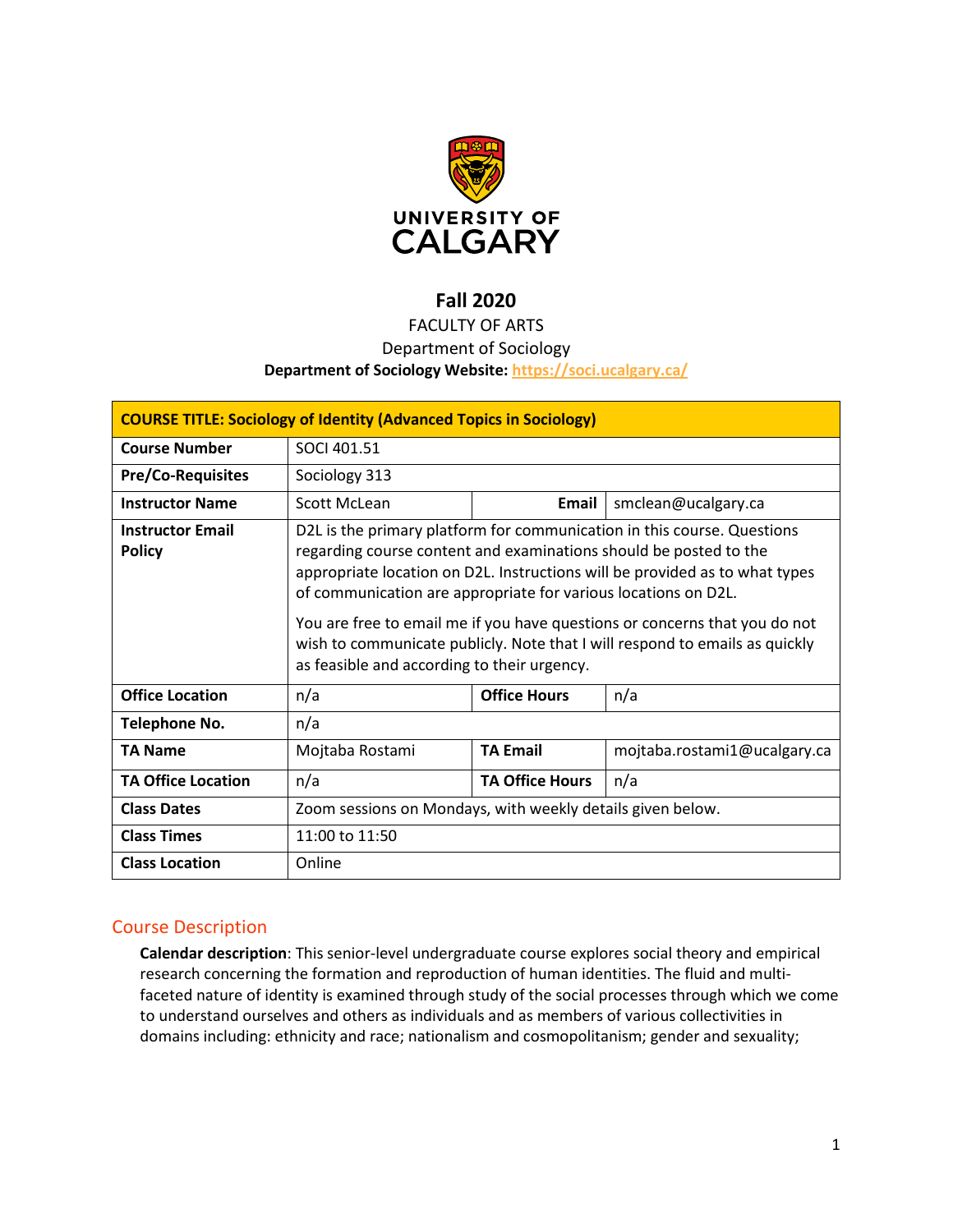social class, work, and consumption; age and the life course; localities and online communities; and religion and fandoms.

This course focuses on seven domains central to the sociology of identity:

- 1. Ethnicity and race
- 2. Gender and sexuality
- 3. Social class, work, and consumption
- 4. Nationalism, cosmopolitanism and citizenship
- 5. Families, age and the life course
- 6. Localities and online communities
- 7. Religion, fandoms and social movements

Students build knowledge of sociological theory and research about each of these domains. During the first session of the course, the instructor presents twelve propositions regarding the sociological understanding of identity. Students read sociological articles about the above domains, completing study questions that link the instructor's propositions with each reading. These study questions form the basis of two of the three take-home exams for this course. The other exam requires students to integrate and synthesize knowledge about the sociology of identity through an essay.

# Course Objectives/Learning Outcomes

- Understand key concepts in the sociology of identity including those contained in the instructor's twelve propositions.
- Analyze examples of empirical work that reflect divergent research methods and conceptualizations of identity.
- Understand claims to knowledge in a range of domains in the sociology of identity.
- Build skills in interpreting and assessing the claims to knowledge contained in recent sociological work published in peer-reviewed scholarly journals.
- Demonstrate reading comprehension and analysis skills by completing two take-home examinations requiring knowledge of all lectures and readings in the course.
- Practice the integration and synthesis of knowledge through completing a take-home examination (written essay format) requiring critical and creative thinking.

# Course Format

Due to the COVID-19 pandemic, this course will be delivered without face-to-face instruction. Students are expected to be available for sessions to be facilitated via teleconference on Mondays from 11:00 to 11:50. All other instruction will take place via D2L.

### Learning Resources

There is no assigned textbook for this course, nor any materials for purchase at the bookstore. All assigned readings are accessible online through the University of Calgary Library. Specific readings are listed below for each week of the course.

# Learning Technologies and Requirements

There is a D2L site for this course, which contains all relevant class resources and materials (see d2L.ucalgary.ca). Given that this course is delivered remotely, you must have reliable access to the following technology: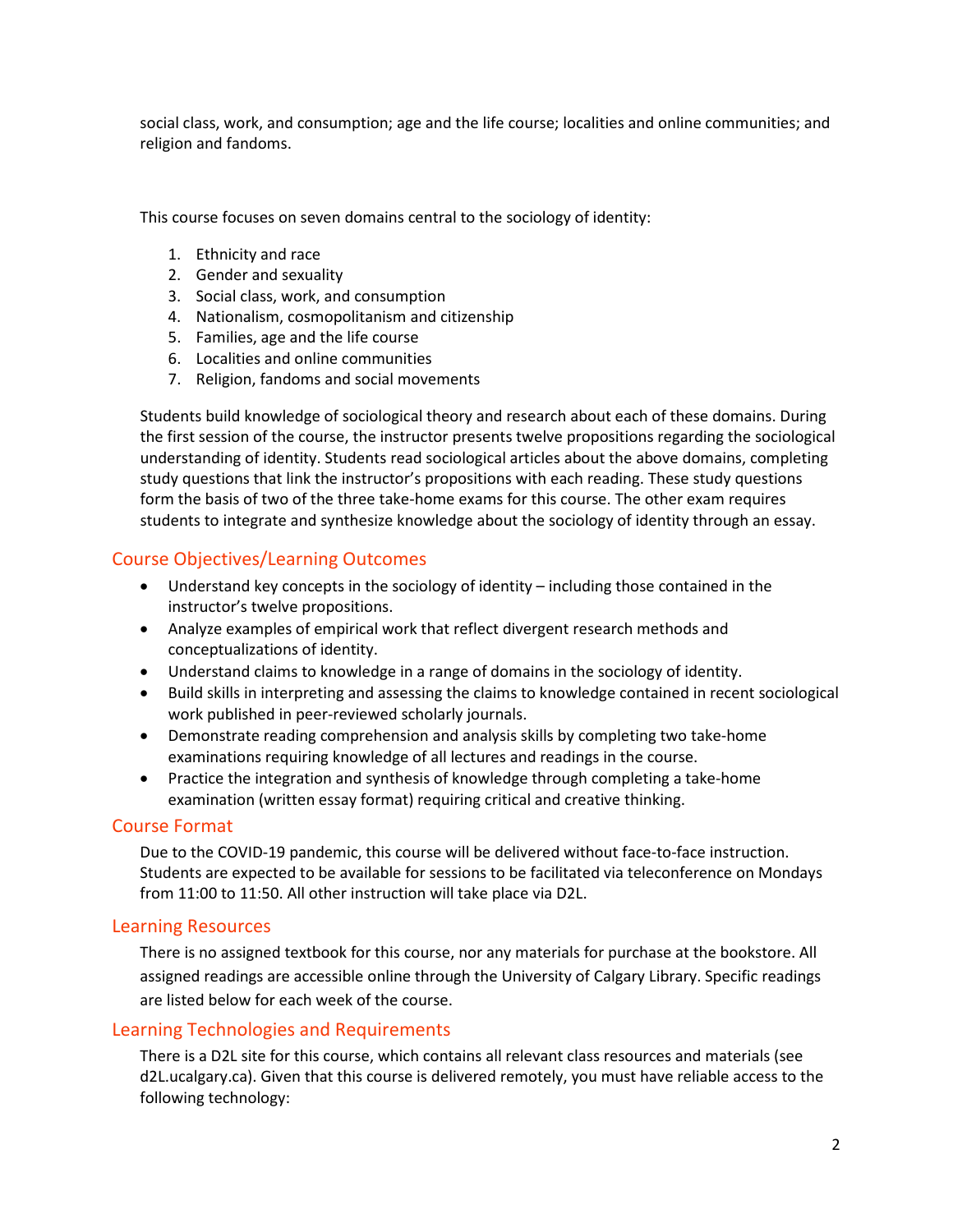- A computer with a supported operating system, as well as the latest security, and malware updates;
- A current and updated web browser;
- Webcam (built-in or external);
- Microphone and speaker (built-in or external), or headset with microphone;
- Current antivirus and/or firewall software enabled;
- Broadband (stable) internet connection.

Note that most current laptops have a built-in webcam, speaker and microphone.

# Schedule of Lectures and Readings

#### **Synopsis**

| Week / theme                        | <b>Readings</b>                         | Take home exams        |
|-------------------------------------|-----------------------------------------|------------------------|
| Introduction<br>1.                  | Snow (1987); Pager (2009)               |                        |
| Race & ethnicity<br>2.              | Creese (2018); Jiménez (2008)           |                        |
| Race & ethnicity<br>3.              | Hintjens (2001); Shirley (2010)         |                        |
| <b>Gender &amp; Sexuality</b><br>4. | Cairns (2011); Myers (2010)             |                        |
| 5.<br><b>Gender &amp; Sexuality</b> | Ispa-Landa (2013); Richardson (2010)    |                        |
| Social class & consumption<br>6.    | Johnston (2007)                         | Exam 1 Oct. 13 - 15    |
| Social class & consumption<br>7.    | Rivers-Moore (2010); Thiel (2007)       |                        |
| Nationalism & citizenship<br>8.     | Hastings (2020); Snee (2013)            |                        |
| Nationalism & citizenship<br>9.     | Maxwell (2019); Nagra (2016)            | Exam 2 released Nov. 2 |
| 10. Families, age & life course     | Rafalow (2018); Stoilova (2017)         | Exam 2 due Nov. 12     |
| 11. Families, age & life course     | Lehmann (2013); Silva (2012)            |                        |
| 12. Localities & online             | Brown-Saracino (2015); Whitehead        |                        |
| communities                         | (2010)                                  |                        |
| 13. Religion, fandoms & social      | Barnard (2016); Frost (2019); Hodkinson |                        |
| movements                           | (2016)                                  |                        |
| 14. Conclusion                      | n/a                                     | Exam 3 Dec. $7 - 9$    |

### **Week 1: Introduction (September 8 – 13)**

- Start of classes on September 8. No videoconference session this week.
- Readings:
	- o Pager, Devah, Bruce Western & Bart Bonikowski (2009) Discrimination in a low-wage labor market: A field experiment. *American Sociological Review*, 74 (5) 777-799.
	- o Snow, David & Leon Anderson (1987) Identity work among the homeless: The verbal construction and avowal of personal identities. *American Journal of Sociology*, 92 (6) 1336-1371.

### **Week 2: Race and ethnicity (September 14 – 20)**

- Videoconference session on September 14 at 11:00.
	- o Lecture: introduction and course overview
	- o Lecture: twelve propositions about identity
	- o Musical interlude: *Changes* (2Pac)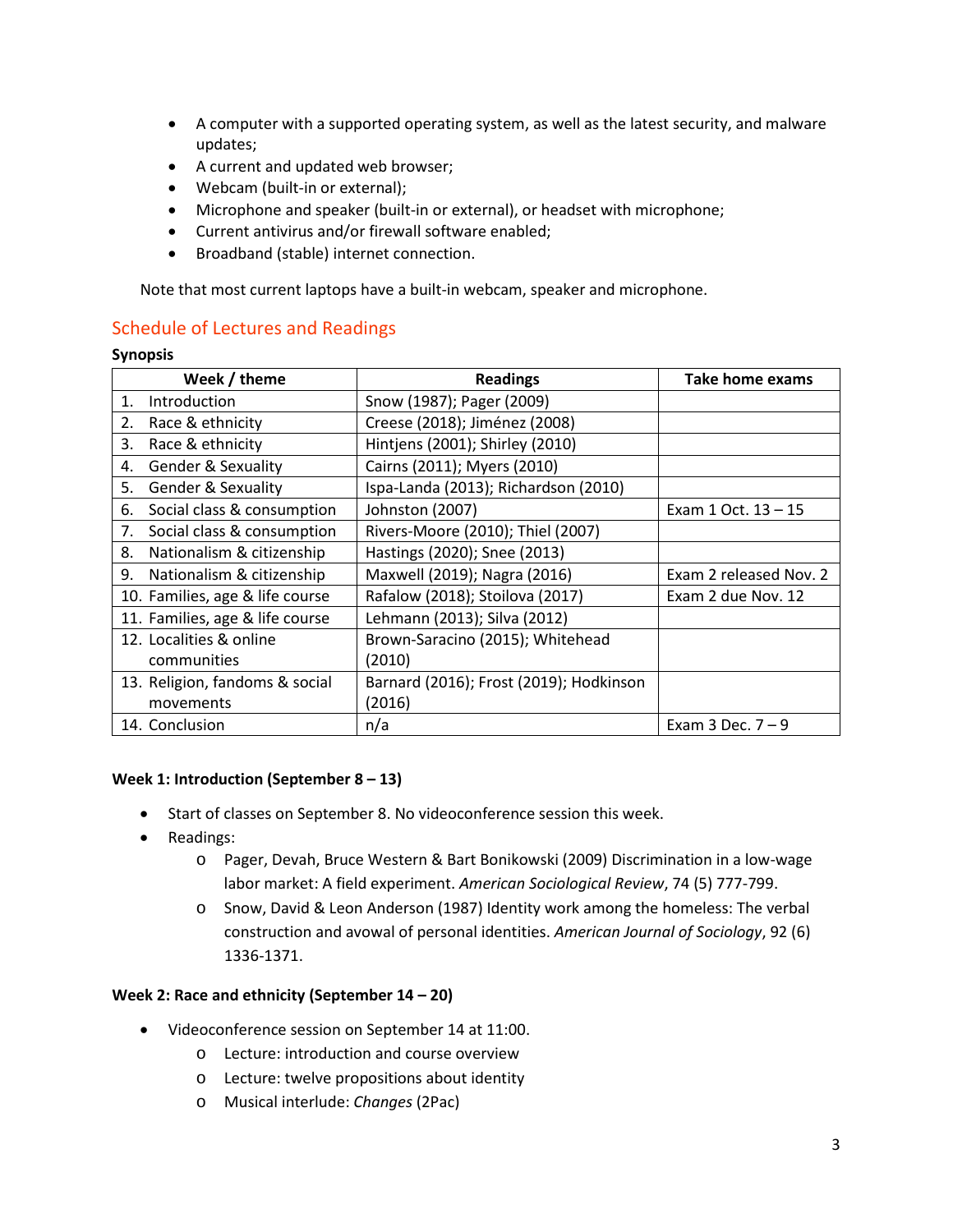- o Question and answer session
- Readings:
	- o Creese, Gillian (2019) Growing up African Canadian in Vancouver: Racialization, gender and sexuality. *Canadian Journal of Sociology*, 44 (4) 425-446.
	- o Jiménez, Tomás (2008) Mexican immigrant replenishment and the continuing significance of ethnicity and race. *American Journal of Sociology*, 113 (6) 1527-1567.

### **Week 3: Race and ethnicity (September 21 – 27)**

- Videoconference session on September 21 at 11:00.
	- o Lecture: Freud, Foucault and the cornerstones of sociological thinking about identity
	- o Musical interlude: *Your Redneck Past* (Ben Folds Five)
	- o Question and answer session
- Readings:
	- o Hintjens, Helen (2001) When identity becomes a knife: Reflecting on the genocide in Rwanda. *Ethnicities*, 1(1) 25-55.
	- o Shirley, Carla (2010) "You might be a redneck if..." Boundary work among rural, southern whites. *Social Forces*, 89 (1) 35-62.

### **Week 4: Gender and sexuality (September 28 – October 4)**

- Videoconference session on September 28 at 11:00.
	- o Lecture: primordial and mobilizationist explanations of collective boundaries
	- o Musical interlude: *Boy Named Sue* (Johnny Cash)
	- o Question and answer session
- Readings:
	- o Cairns, Kate, Josée Johnston & Shyon Baumann (2010) Caring about food: Doing gender in the foodie kitchen. *Gender & Society*, 24 (5) 591-615.
	- o Myers, Kristen & Laura Raymond (2010) Elementary school girls and heteronormativity. *Gender & Society*, 24 (2) 167-188).

### **Week 5: Gender and sexuality (October 5 – 11)**

- Videoconference session on October 5 at 11:00.
	- o Lecture: the social construction of individuality
	- o Musical interlude: *What it Feels Like for a Girl* (Madonna)
	- o Question and answer session
- Readings:
	- o Ispa-Landa, Simone (2013) Gender, race, and justifications for group exclusion: Urban black students bussed to affluent suburban schools. *Sociology of Education* 86 (3) 218- 233.
	- o Richardson, Diane (2010) Youth masculinities: Compelling male heterosexuality. *British Journal of Sociology*, 61 (4) 737-756.

### **Week 6: Social class, work and consumption (October 12 – 18)**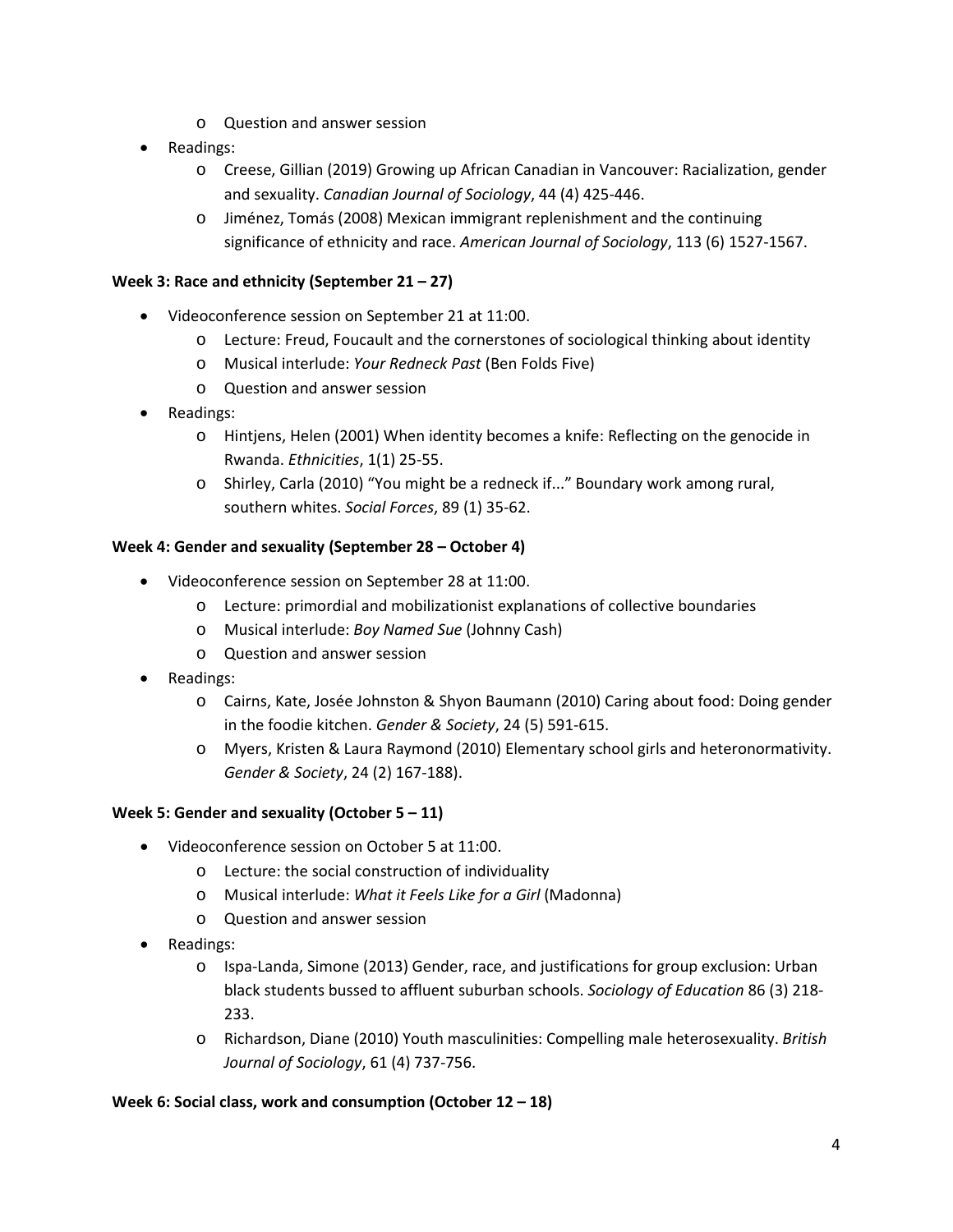- No videoconference session October 12 due to Thanksgiving Day.
- **Take home examination released** October 13 at noon and due October 15 at noon.
- Reading:
	- o Johnston, Josée & Shyon Baumann (2007) Democracy versus distinction: A study of omnivorousness in gourmet food writing. *American Journal of Sociology*, 113 (1) 165- 204.

### **Week 7: Social class, work and consumption (October 19 – 25)**

- Videoconference session on October 19 at 11:00.
	- o Lecture: High school friendships and social class boundaries
	- o Musical interlude: *Circle of Steel* (Gordon Lightfoot)
	- o Question and answer session
- Readings:
	- o Rivers-Moore, Megan (2010) But the kids are okay: Motherhood, consumption and sex work in neo-liberal Latin America. *British Journal of Sociology,* 61 (4) 716-736.
	- o Thiel, Darren (2007) Class in construction: London building workers, dirty work and physical cultures. *British Journal of Sociology,* 58 (2) 227-251.

### **Week 8: Nationalism, cosmopolitanism and citizenship (October 26 – November 1)**

- Videoconference session on October 26 at 11:00.
	- o Lecture: Becoming Canadian (citizenship test preparation deconstructed)
	- o Musical interlude: *Canada's Really Big* (Arrogant Worms)
	- o Question and answer session
- Readings:
	- o Hastings, Colin, Eric Mykhalovskiy, Chris Sanders & Laura Bisaillon (2020) Disrupting a Canadian prairie fantasy and constructing racial otherness: An analysis of news media coverage of Trevis Smith's criminal HIV non-disclosure case. *Canadian Journal of Sociology*, 45(1) 1-22.
	- o Snee, Helene (2013) Framing the other: Cosmopolitanism and the representation of difference in overseas gap year narratives. *British Journal of Sociology,* 64 (1) 142-162.

### **Week 9: Nationalism, cosmopolitanism and citizenship (November 2 – 8)**

- Videoconference session on November 2 at 11:00.
	- o Lecture: Overview of the second take-home examination
	- o Question and answer session
- Readings:
	- o Maxwell, Rahsaan (2019) Everyone deserves quiche: French school lunch programmes and national culture in a globalized world. *British Journal of Sociology*, 70 (4) 1424-1447.
	- o Nagra, Baljit & Paula Maurutto (2016) Crossing borders and managing racialized identities: Experiences of security and surveillance among young Canadian Muslims. *Canadian Journal of Sociology*, 41 (2) 165-194.
- **Take home examination** released November 2 at 11:00 and due November 12 at noon.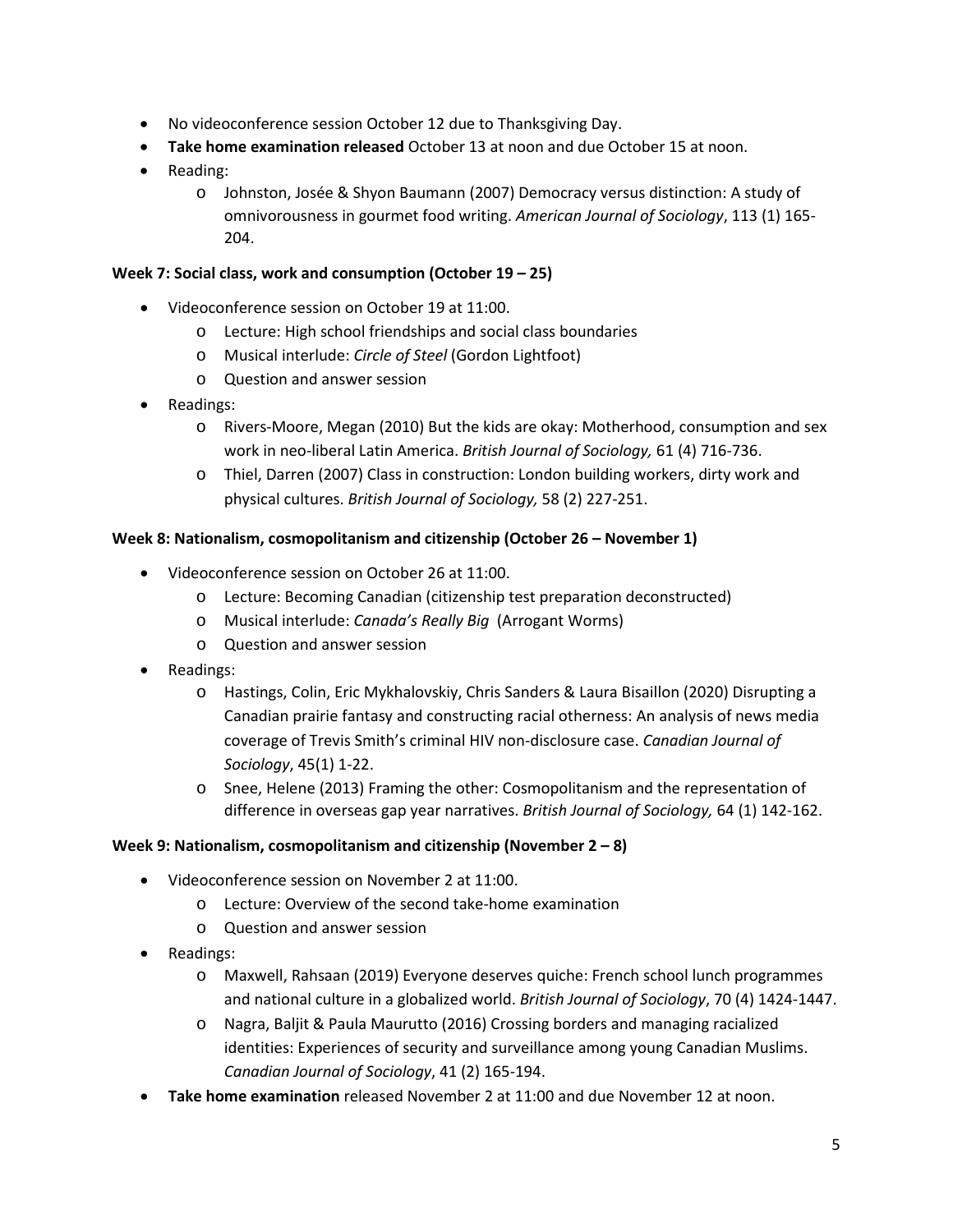### **Week 10: Families, age and the life course (November 9 – 15)**

- No videoconference session November 9 due to term break.
- Readings:
	- o Rafalow, Matthew (2018) Disciplining play: Digital youth culture as capital at school. *American Journal of Sociology*, 123 (5) 1416-1452.
	- o Stoilova, Mariya, Sasha Roseneil, Julia Carter, Simon Duncan & Miranda Phillips (2017) Constructions, reconstructions and deconstructions of 'family' amongst people who live apart together (LATs). *British Journal of Sociolog*y, 68 (1) 78-96.
- **Take home examination** released November 2 at 11:00 and due November 12 at noon.

### **Week 11: Families, age and the life course (November 16 – 22)**

- Videoconference session on November 16 at 11:00.
	- o Lecture: Other people's racism (conflict at high school)
	- o Musical interlude: *At Seventeen* (Janis Ian)
	- o Question and answer session
- Readings:
	- o Lehmann, Wolfgang (2014) Habitus transformation and hidden injuries: Successful working class university students. *Sociology of Education* 87 (1) 1-15.
	- o Silva, Jennifer (2012) Constructing adulthood in an age of uncertainty. *American Sociological Review*, 77 (4) 505-522.

### **Week 12: Localities and online communities (November 23 – 29)**

- Videoconference session on November 23 at 11:00.
	- o Lecture: Understanding school shootings in the USA
	- o Musical interlude: *My Hometown* (Bruce Springsteen)
	- o Question and answer session
- Readings:
	- o Brown-Saracino, Japonica (2015) How places shape identity: The origins of distinctive LBQ identities in four small U.S. cities. *American Journal of Sociology*, 121 (1) 1–63.
	- o Whitehead, Krista (2010) "Hunger hurts but starving works": A case study of gendered practices in the online pro‑eating-disorder community. *Canadian Journal of Sociology,*  35 (4) 595-626.

### **Week 13: Religion, fandoms and movements (November 30 – December 6)**

- Videoconference session on November 30 at 11:00.
	- o Lecture: Course wrap-up lecture
	- o Musical interlude: *Chocolate Jesus* (Tom Waits)
	- o Question and answer session
- Readings:
	- o Barnard, Alex (2016) Making the city "second nature": Freegan "dumpster divers" and the materiality of morality. *American Journal of Sociology*, 121 (4) 1017-50.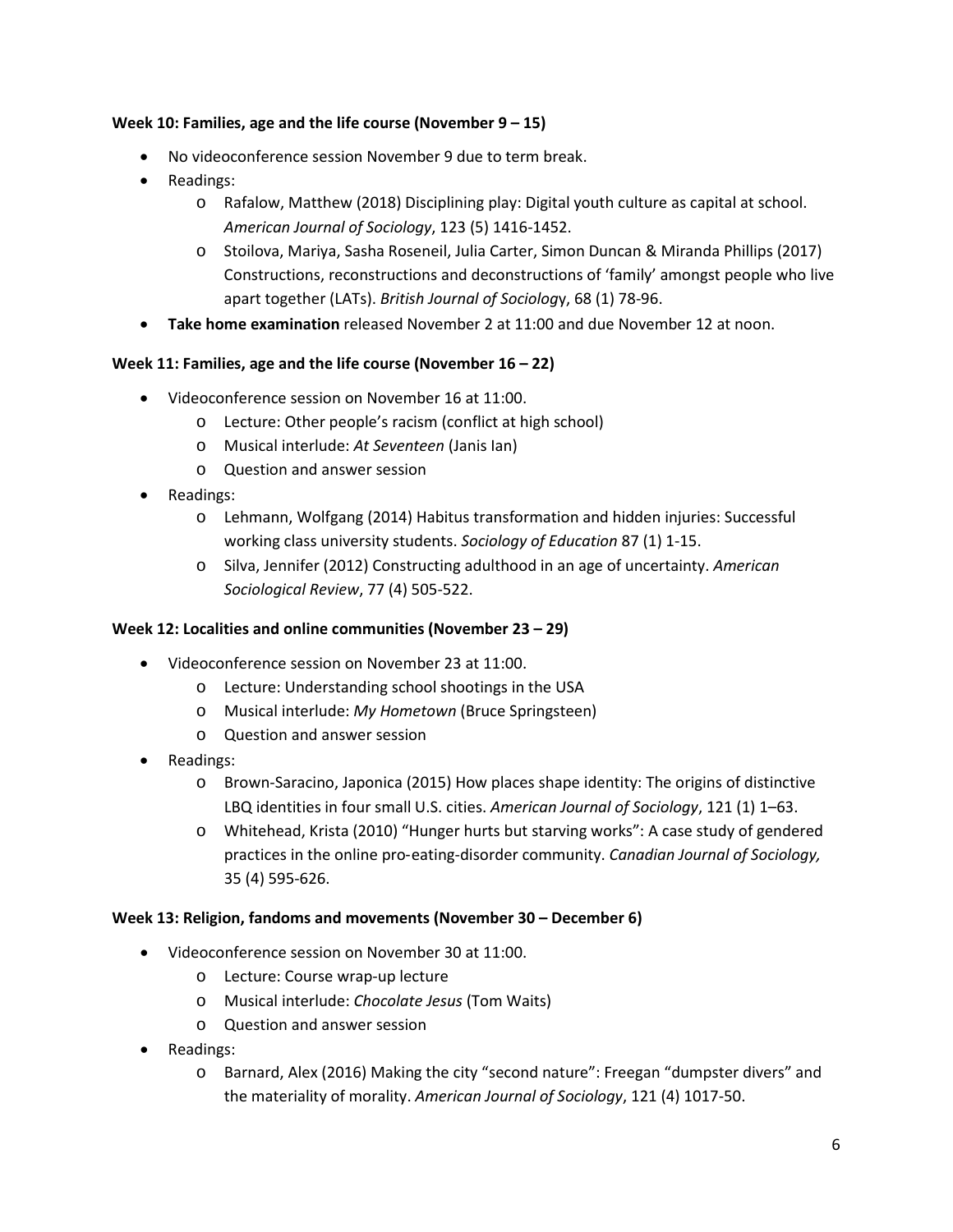- o Frost, Jacqui (2019) Certainty, uncertainty, or indifference? Examining variation in the identity narratives of nonreligious Americans. *American Sociological Review*, 84 (5) 828- 850.
- o Hodkinson, Paul & Jon Garland (2016) Targeted harassment, subcultural identity and the embrace of difference: A case study. *British Journal of Sociology*, 67 (3) 541-561.

### **Week 14: Conclusion (December 7 – 9)**

- **Take home examination** released December 7 at noon and due December 9 at noon.
- End of classes on December 9.

# Methods of Assessment and Grading Weights

Students should complete required readings on time. Students should read each assigned article by the end of the week with which it is associated on the schedule above. This will prepare students for lectures and examinations.

All take home examinations must be submitted via the D2L site associated with this course. Follow the instructions provided on D2L.

Take home examinations may not be submitted late. Students will have ample time to complete each take home examination. To ensure fairness to all students, no extensions will be granted.

Grades in this class will be based on the completion of the following requirements:

- First take-home examination held from October 13 15 (35%)
- Second take-home examination held from November  $2 12$  (30%)
- Third take-home examination, held from December  $7 9$  (35%)

# Final Exam Information

There is no final examination for this course.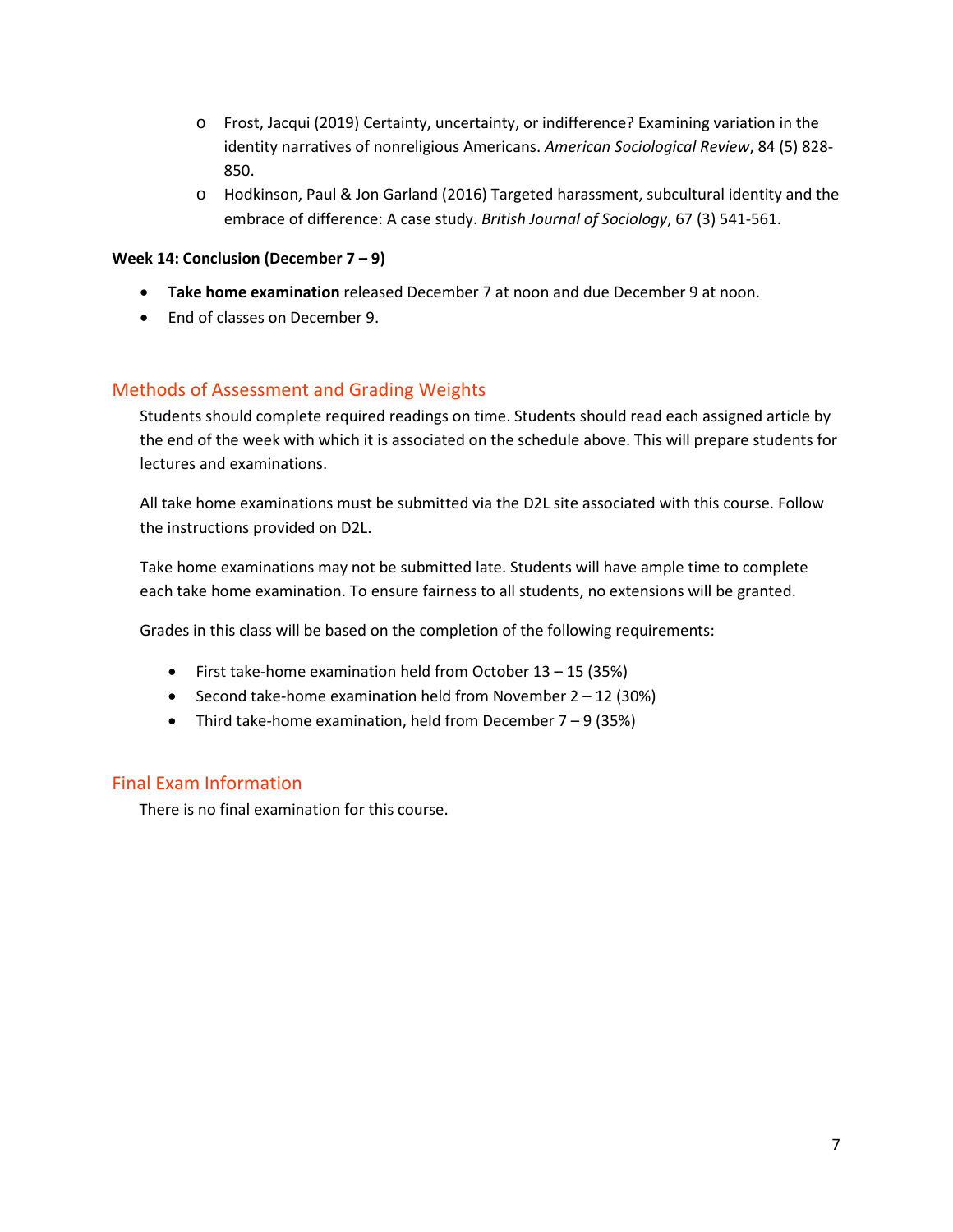# Grading Scale

| Grade        | <b>Percent range</b> | <b>Grade Point Value</b> | <b>Description</b>                                                                    |
|--------------|----------------------|--------------------------|---------------------------------------------------------------------------------------|
| $A+$         | $96 - 100%$          | 4.0                      | Outstanding performance                                                               |
| A            | $90 - 95.99%$        | 4.0                      | <b>Excellent performance</b>                                                          |
| А-           | $85 - 89.99%$        | 3.7                      | Approaching excellent performance                                                     |
| B+           | $80 - 84.99\%$       | 3.3                      | <b>Exceeding good performance</b>                                                     |
| B            | $75 - 79.99%$        | 3.0                      | Good performance                                                                      |
| <b>B-</b>    | $70 - 74.99%$        | 2.7                      | Approaching good performance                                                          |
| $C+$         | $67 - 69.99%$        | 2.3                      | Exceeding satisfactory performance                                                    |
| $\mathsf{C}$ | $63 - 66.99%$        | 2.0                      | Satisfactory performance                                                              |
| $C -$        | $59 - 62.99%$        | 1.7                      | Approaching satisfactory performance                                                  |
| D+           | $55 - 58.99%$        | 1.3                      | Marginal pass. Insufficient preparation for<br>subsequent courses in the same subject |
| D            | $50 - 54.99%$        | 1.0                      | Minimal Pass. Insufficient preparation for<br>subsequent courses in the same subject. |
| F            | <50%                 | 0                        | Failure. Did not meet course requirements.                                            |

Letter grades will be assigned and submitted to the registrar based on the following scale.

# Absences and Deferrals

Students who do not submit an assignment or examination should inform the instructor as soon as possible. If the reason provided is acceptable, the instructor may approve an alternative arrangement. However, since all assignments and examinations in this course are of a "take home" nature, alternative arrangements will be granted rarely and only if warranted by circumstances.

**Deferred Term Work Form:** Deferral of term work past the end of a term requires a form to be filled out by the student and submitted, along with any supporting documentation, to the instructor. The form is available at:

<https://live-ucalgary.ucalgary.ca/sites/default/files/teams/14/deferral-of-term-work-2020.pdf> Once an extension date has been agreed between instructor and student, the instructor will email the form to the Faculty of Arts Program Information Centre (ascarts@ucalgary.ca) for approval by the Associate Dean.

# Grade Reappraisal

Within one week of the date the exam/assignment is returned, students seeking reappraisal of examinations or assignments must submit a written response to the instructor explaining the basis for reconsideration of one's mark. The instructor will reconsider the grade assigned and will then book a time with the student to discuss his or her work and rationale. It should be noted that a reassessed grade may be raised, lowered, or remain the same.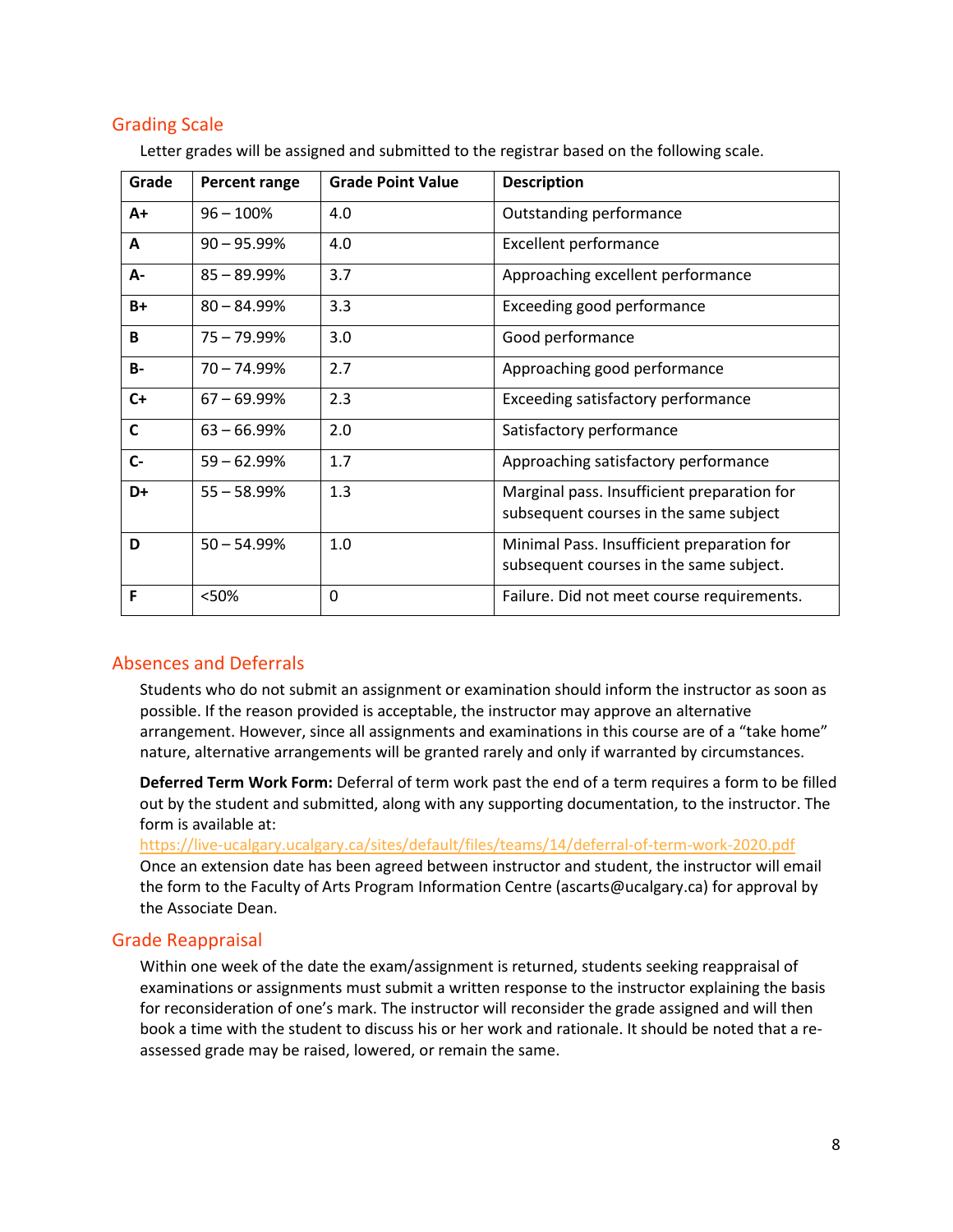# Handing in Papers, Assignments

- 1. All assignments and examinations must be submitted via D2L in accordance with instructions.
- 2. The main Sociology Department office does not deal with any course-related matters. Please speak directly to your instructor.
- 3. Final grades are not posted by the Sociology Department. They are only available online.

### Guidelines for Zoom Sessions

Zoom is a video conferencing program that will allow us to meet at the times identified above for a "live" video conference.

To help ensure Zoom sessions are private, do not share the Zoom link or password with others, or on any social media platforms. Zoom links and passwords are only intended for students registered in the course. Zoom recordings and materials presented in Zoom, including any teaching materials, must not be shared, distributed or published without the instructor's permission.

The use of video conferencing programs relies on participants to act ethically, honestly and with integrity; and in accordance with the principles of fairness, good faith, and respect (as per the Code [of Conduct\)](https://www.ucalgary.ca/policies/files/policies/code-of-conduct.pdf). When entering Zoom or other video conferencing sessions (such as MS Teams), you play a role in helping create an effective, safe and respectful learning environment. Please be mindful of how your behavior in these sessions may affect others. Participants are required to use names officially associated with their UCID (legal or preferred names listed in the Student Centre) when engaging in these activities. Instructors/moderators can remove those whose names do not appear on class rosters. Non-compliance may be investigated under relevant University of Calgary conduct policies (e.g., [Student Non-Academic Misconduct Policy\)](https://ucalgary.ca/policies/files/policies/non-academic-misconduct-policy.pdf). If participants have difficulties complying with this requirement, they should email the instructor of the class explaining why, so the instructor may consider whether to grant an exception, and on what terms. For more information on how to get the most out of your zoom sessions visit:

<https://elearn.ucalgary.ca/guidelines-for-zoom/> .

Please be prepared, as best as you are able, to join class in a quiet space that will allow you to be fully engaged in Zoom sessions. Students will be advised by their instructor when they are expected to turn on their webcam (for group work, presentations, etc.).

The instructor will record online Zoom class sessions for the purposes of supporting student learning in this class – such as making the recording available for review of the session or for students who miss a session.

# Research Ethics

Students are advised that any research with human subjects – including any interviewing (even with friends and family), opinion polling, or unobtrusive observation – must have the approval of the Faculty Ethics Committee. In completing course requirements, students must not undertake any human subjects research without discussing their plans with the instructor, to determine if ethics approval is required.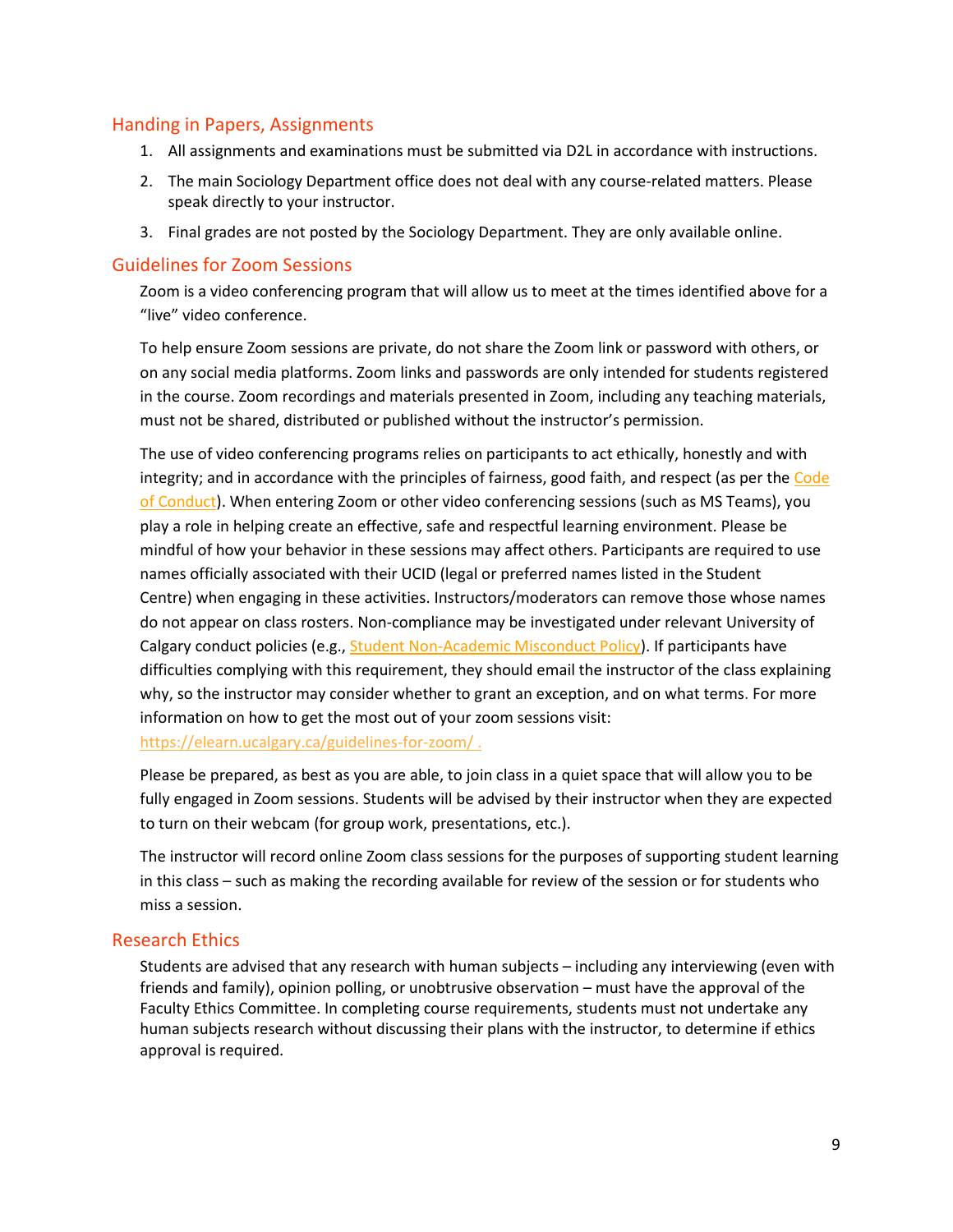# Copyright Legislation

All students are required to read the University of Calgary policy on Acceptable Use of Material Protected by Copyright [\(https://www.ucalgary.ca/policies/files/policies/acceptable-use-of-material](https://www.ucalgary.ca/policies/files/policies/acceptable-use-of-material-protected-by-copyright-policy.pdf)[protected-by-copyright-policy.pdf\)](https://www.ucalgary.ca/policies/files/policies/acceptable-use-of-material-protected-by-copyright-policy.pdf) and requirements of the Copyright Act [\(https://laws](https://laws-lois.justice.gc.ca/eng/acts/C-42/index.html)[lois.justice.gc.ca/eng/acts/C-42/index.html\)](https://laws-lois.justice.gc.ca/eng/acts/C-42/index.html) to ensure they are aware of the consequences of unauthorized sharing of course materials (including instructor notes, electronic versions of textbooks etc.). Students who use material protected by copyright in violation of this policy may be disciplined under the Non-Academic Misconduct Policy.

# Instructor Intellectual Property

Course materials created by professor(s) (including course outlines, presentations and posted notes, labs, case studies, assignments and exams) remain the intellectual property of the professor(s). These materials may NOT be reproduced, redistributed or copied without the explicit consent of the professor. The posting of course materials to third party websites such as note-sharing sites without permission is prohibited. Sharing of extracts of these course materials with other students enrolled in the course at the same time may be allowed under fair dealing.

# Recording of Lectures

Note that the audio or video recording of lectures and taking screengrabs of PowerPoint slides during the lecture are not permitted without explicit authorization. The non-authorized media recording of lectures is inconsistent with the Code of Conduct and may result in discipline in accordance with the Student Non-Academic Misconduct Policy and Procedure. For more information click here: [https://www.ucalgary.ca/policies/files/policies/non-academic-misconduct](https://www.ucalgary.ca/policies/files/policies/non-academic-misconduct-policy.pdf)[policy.pdf.](https://www.ucalgary.ca/policies/files/policies/non-academic-misconduct-policy.pdf)

# Sharing of Lecture Notes and Exam Questions

Note that publicly sharing lectures notes and exam questions on 3rd party sites such as OneClass, StudyBlue, Quizlet, Course Hero, etc. is not permitted. If you wish to use these helpful studying tools, make sure you adjust your privacy settings accordingly. Any violations are subject to investigation under the UofC Student Non-Academic Misconduct Policy. For more information, click here[:https://www.ucalgary.ca/policies/files/policies/non-academic-misconduct-policy.pdf.](https://www.ucalgary.ca/policies/files/policies/non-academic-misconduct-policy.pdf)

### Academic Misconduct

Please refer to the website listed below for information on University of Calgary policies on Plagiarism/Cheating/Other Academic Misconduct: <http://www.ucalgary.ca/pubs/calendar/current/k.html>

### Academic Accommodation

Students seeking an accommodation based on disability or medical concerns should contact Student Accessibility Services; SAS will process the request and issue letters of accommodation to instructors. For additional information on support services and accommodations for students with disabilities, visit www.ucalgary.ca/access/. Students who require an accommodation in relation to their coursework based on a protected ground other than disability should communicate this need in writing to their Instructor. The full policy on Student Accommodations is available at: <http://www.ucalgary.ca/policies/files/policies/student-accommodation-policy.pdf>

Students needing an Accommodation based on a Protected Ground other than Disability, should communicate this need, preferably in writing, to the course instructor.